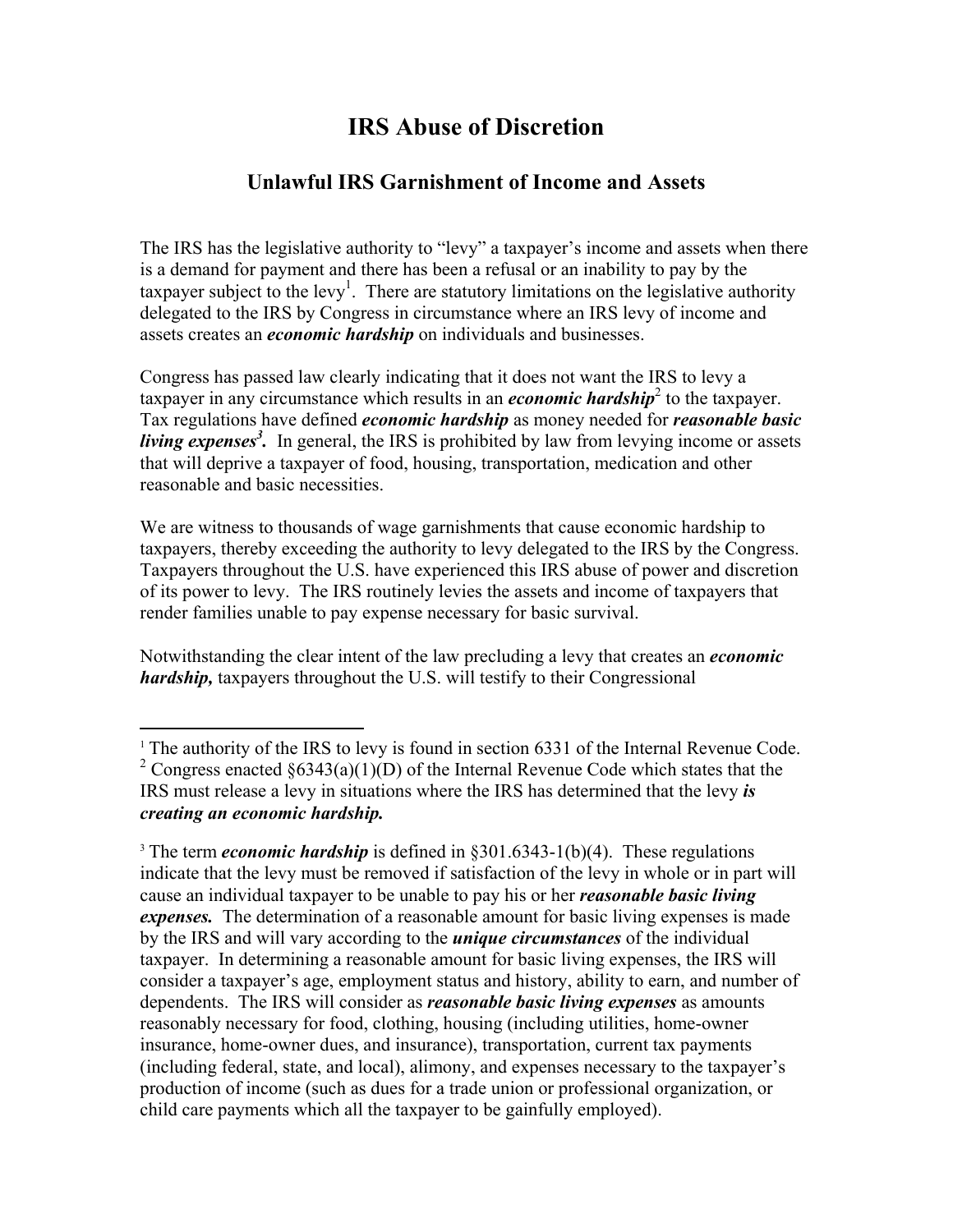The IRS Forum will accomplish four objectives from a data base of unlimited duration based upon actual case histories of IRS levy abuse case histories:

- 1. It facilitates the accumulation of actual case histories of levy abuse cases. One taxpayer complaint to a Congressman or Senator gets little or no attention because Congress cannot interfere with the administration of the tax laws by the IRS. However, when large scale abuses are documented and collected within the IRS Forum, this data will be available to Congress to evaluate in considering any tax legislation to correct the documented abuse cases.
- 2. It empowers taxpayers to unite with other taxpayers for the enhanced ability to communicate their problems to the public and to the Congress more effectively and with greater impact. It also gives taxpayers the opportunity to communicate with one another through a message board, to share problems and consider group actions in the IRS levy abuse cases.
- . 3. It is a vehicle to educate the Congress, the media, and the public about documented IRS levy abuse case histories.
- 4. It creates "talking points" for those individuals and groups looking facilitate IRS reform and or basic tax reform with documented cases of IRS levy abuses contrary to the law.

Given the large amount of unreasonable levies against taxpayers, Congress added a new statute in  $1998<sup>4</sup>$  $1998<sup>4</sup>$  $1998<sup>4</sup>$  requiring the IRS to provide a Notice of Levy to taxpayers. The statute also gave taxpayers the "Due Process" right to appeal a Notice of Levy within 30 days of the Notice date for the Appeal. During that procedure, the taxpayer can offer collection alternatives like an Offer in Compromise or an Installment Agreement.

There is a systemic problem with the "Due Process" Appeal. If a paycheck or a bank account is levied (for example, containing the money for food or with the payroll for a small business), the bank must release that money to the IRS in 21 days. Therefore, collection is completed before the case is received by an IRS Appeals Office.

The situation is worse for salary garnishments which are continuous. There is a large body of taxpayers living from paycheck to paycheck who suffer when ongoing paychecks are levied. Many taxpayers have little choice but to leave their place of employment and look for another job. The "Due Process" hearing is ineffective for salary garnishments because most families cannot do without even one week's paycheck.

 $\overline{a}$ 

<span id="page-1-0"></span><sup>4</sup> Section 6330 of the Internal Revenue Code as added in the IRS Restructuring and Reform Act of 1998.